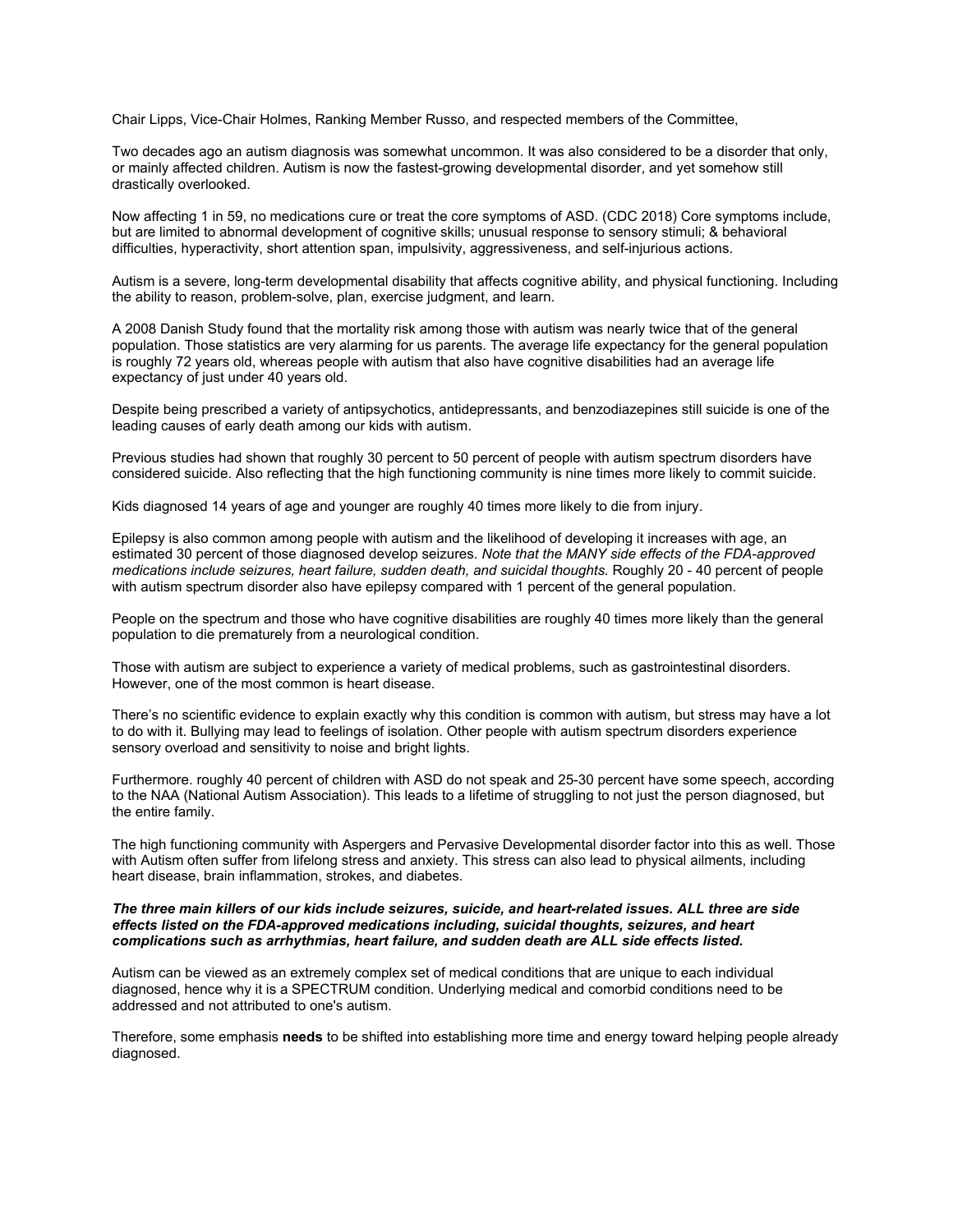# **Mortality and ASD Studies:**

*Excess Mortality and Causes of Death in Autism Spectrum Disorders: A Follow up of the 1980s Utah/UCLA Autism Epidemiologic Study*

<https://www.ncbi.nlm.nih.gov/pmc/articles/PMC4814267/>

*Injury Mortality in Individuals With Autism*

<https://ajph.aphapublications.org/doi/abs/10.2105/AJPH.2017.303696>

*Mortality in Autism: A Prospective Longitudinal Community-Based Study*

<https://link.springer.com/article/10.1007/s10803-009-0883-4>

# *Premature mortality in autism spectrum disorder*

[https://www.cambridge.org/core/journals/the-british-journal-of-psychiatry/article/premature-mortality-in-autism-spectru](https://www.cambridge.org/core/journals/the-british-journal-of-psychiatry/article/premature-mortality-in-autism-spectrum-disorder/4C9260DB64DFC29AF945D32D1C15E8F2) [m-disorder/4C9260DB64DFC29AF945D32D1C15E8F2](https://www.cambridge.org/core/journals/the-british-journal-of-psychiatry/article/premature-mortality-in-autism-spectrum-disorder/4C9260DB64DFC29AF945D32D1C15E8F2)

# **Why is this important?**

Individuals diagnosed are 2.5 times MORE likely to die than neurotypical people.

Autism is very often a co-occurring chronic condition that often plays a role in the cause of death and premature mortality rates in those diagnosed. Autism causes a **HOST** of health ailments for those diagnosed. The general population clearly tends to have better overall health than people with autism.

No pharmaceutical can safely or effectively treat the core symptoms of ASD. Antipsychotics, risperidone (Risperidone) and aripiprazole (Abilify) are the only two medications that are FDA approved to treat irritability in ASD, often unsuccessfully.

Individuals with ASD often are prescribed a variety of antidepressants, anxiolytics, antipsychotics, benzodiazepines as well as stimulants in off-label, untested combinations to treat symptoms. These drugs have serious side effects and when given in combination, the risk of harm increases significantly.

We need to look at what we can do to improve the quality of life for people with autism in Ohio. The cost of not doing so ultimately comes at the expense of our children.

Autism now affects 1 in every 59 children in the United States and that percentage is growing rapidly. Therefore we are socially and morally obligated to focus on research and treatment shifted to treating the entire spectrum of challenges autism brings as well as the effects in adulthood.

# **This impacts society as well.**

Schools are seeing higher special education demographics and are underfunded and understaffed to handle this growing prevalence, more residential care facilities and private special education schools are needing to be built. Hospitals are needing to staff a wide array of therapists, and early intervention facilities are needing to be funded.

Not to mention the financial and other impacts on the families of those diagnosed, while also factoring in the cost of the litany of medications prescribed into this equation as well.

# *Most of these families live on fixed incomes.*

[https://www.longdom.org/open-access/impact-of-autism-spectrum-disorder-on-family-44919.html#:~:text=Another%2](https://www.longdom.org/open-access/impact-of-autism-spectrum-disorder-on-family-44919.html#:~:text=Another%20review%20of%20studies%20found,high%20income%20countries%20%5B42%5D) [0review%20of%20studies%20found,high%20income%20countries%20%5B42%5D.](https://www.longdom.org/open-access/impact-of-autism-spectrum-disorder-on-family-44919.html#:~:text=Another%20review%20of%20studies%20found,high%20income%20countries%20%5B42%5D)

# <https://pubmed.ncbi.nlm.nih.gov/22869324/>

Families are having to choose to place their children in the care of the already overwhelmed state programs. Which Gov DeWine has previously addressed, is already a growing issue in our state.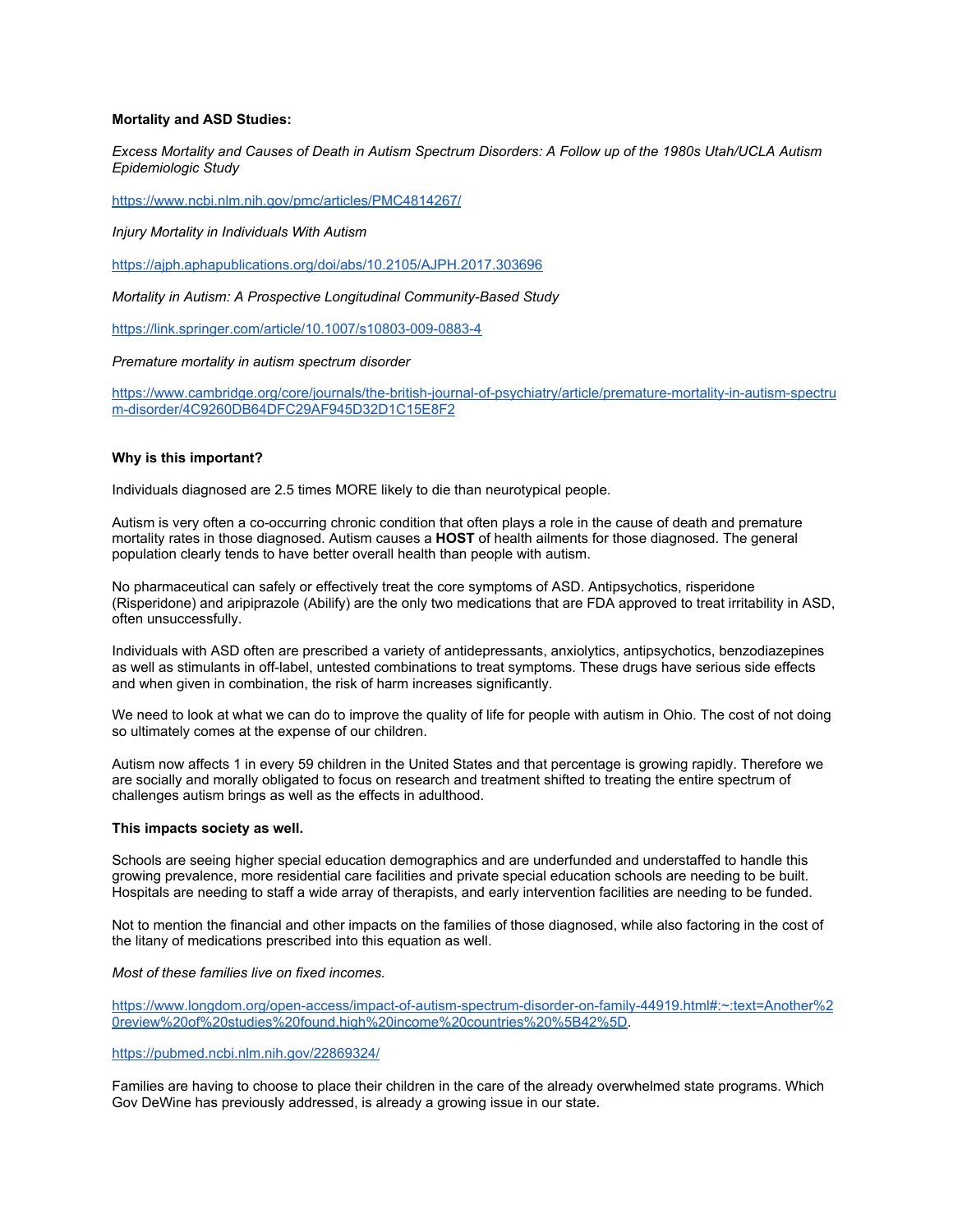[https://www.usnews.com/news/best-states/ohio/articles/2020-02-04/ohio-governor-has-plan-to-address-relatives-cari](https://www.usnews.com/news/best-states/ohio/articles/2020-02-04/ohio-governor-has-plan-to-address-relatives-caring-for-kids) [ng-for-kids](https://www.usnews.com/news/best-states/ohio/articles/2020-02-04/ohio-governor-has-plan-to-address-relatives-caring-for-kids)

Families are being forced into becoming medical refugees, fleeing to legal states that allow passionate, safe medical access for ASD.

We must urge those in the medical community, as well as the general population, to change how they observe and treat autism. This a very definite statement of how we treat autistic people and their families.

### **How can cannabis treat a complex condition like Autism?**

*Autism spectrum disorders (ASDs) are a set of complex neurodevelopmental disorders defined behaviorally by impaired social interaction, delayed and disordered language, repetitive or stereotypic behavior, and a restricted range of interests.*

The key is in the Endocannabinoid System or ECS.

The Endocannabinoid System represents a network of lipid signaling pathways. Regulating many, or all, that are dysregulated in ASD, positive for helping core symptoms. Improvements are a result of the medicinal effects of cannabis on the underlying medical conditions of autism.

Recent research from Stanford University shows that there is a documented deficiency of lower plasma levels of anandamide in individuals with ASD. Anandamide is the endocannabinoid that mimics tetrahydrocannabinol (THC) in the brain. This specific endocannabinoid plays a crucial role in memory, learning, social functioning, easing anxiety, and much more.

#### <https://www.ncbi.nlm.nih.gov/pmc/articles/PMC5848550/>

*"Background: Autism spectrum disorder (ASD) is a neurodevelopmental disorder characterized by restricted, stereotyped behaviors and impairments in social communication. Although the underlying biological mechanisms of ASD remain poorly understood, recent preclinical research has implicated the endogenous cannabinoid (or endocannabinoid), anandamide, as a significant neuromodulator in rodent models of ASD. Despite this promising preclinical evidence, no clinical studies to date have tested whether endocannabinoids are dysregulated in individuals with ASD. Here, we addressed this critical gap in knowledge by optimizing liquid chromatography-tandem mass spectrometry methodology to quantitatively analyze anandamide concentrations in banked blood samples collected from a cohort of children with and without ASD (N = 112).*

*Findings: Anandamide concentrations significantly differentiated ASD cases (N = 59) from controls (N = 53), such that children with lower anandamide concentrations were more likely to have ASD (p = 0.041). In keeping with this notion, anandamide concentrations were also significantly lower in ASD compared to control children (p = 0.034).*

*Conclusions: These findings are the first empirical human data to translate preclinical rodent findings to confirm a link between plasma anandamide concentrations in children with ASD. Although preliminary, these data suggest that impaired anandamide signaling may be involved in the pathophysiology of ASD."*

Moreover, the argument builds as various clinical trials prove the efficiency of cannabis medication in the treatment of Autism.

*"Real-life experience of medical cannabis treatment in autism: Analysis of safety and efficacy:*

*Lihi Bar-Lev Schleider, Raphael Mechoulam, Naama Saban, Gal Meiri, Victor Novack Scientific Reports 9 (1), 200, 2019*

*There has been a dramatic increase in the number of children diagnosed with autism spectrum disorders (ASD) worldwide. Recently anecdotal evidence of possible therapeutic effects of cannabis products has emerged. The aim of this study is to characterize the epidemiology of ASD patients receiving medical cannabis treatment and to describe its safety and efficacy. We analyzed the data prospectively collected as part of the treatment program of 188 ASD patients treated with medical cannabis between 2015 and 2017. The*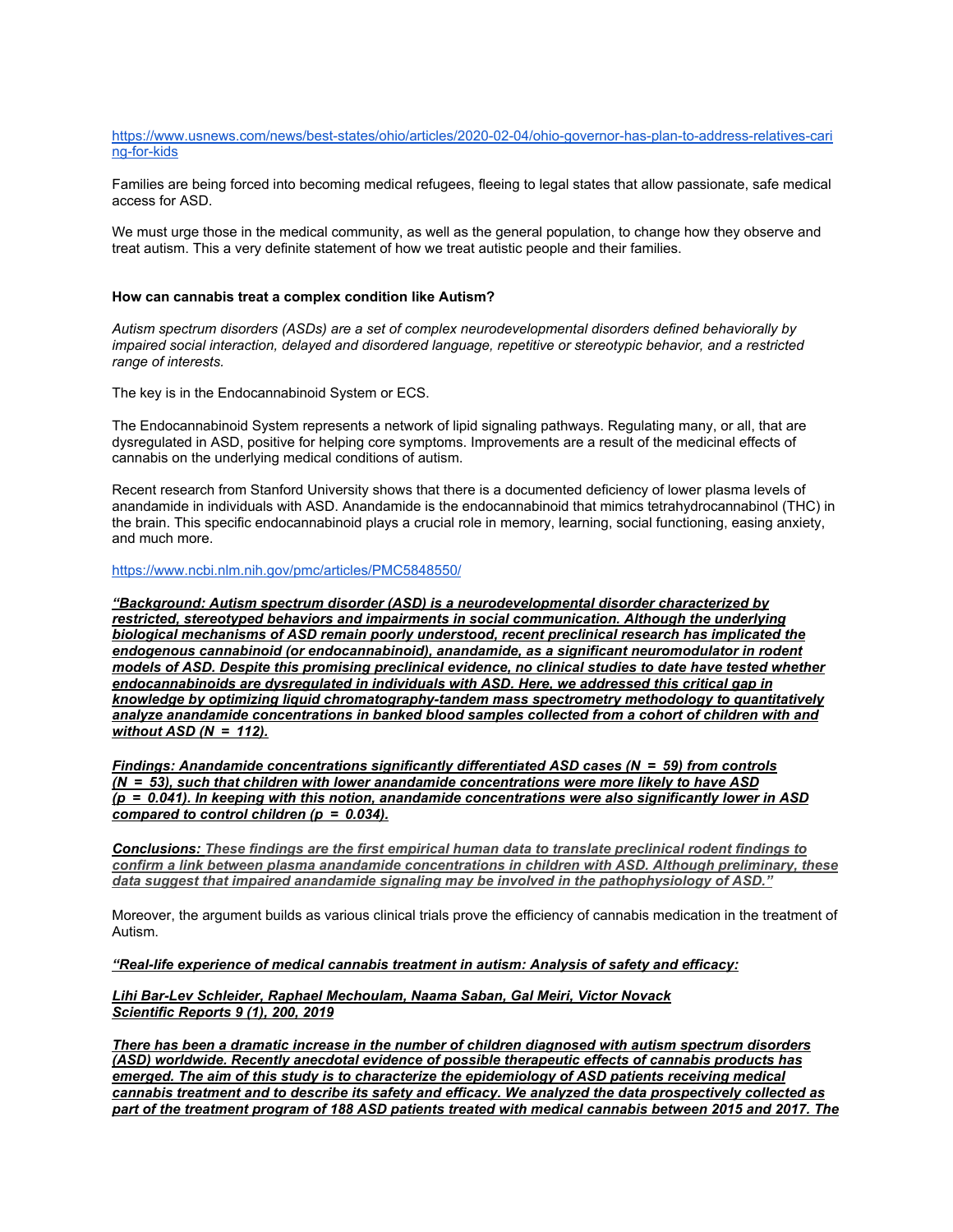*treatment in the majority of the patients was based on cannabis oil containing 30% CBD and 1.5% THC. Symptoms inventory, patient global assessment, and side effects at 6 months were primary outcomes of interest and were assessed by structured questionnaires. After six months of treatment, 82.4% of patients (155) were in active treatment and 60.0%(93) have been assessed; 28 patients (30.1%) reported a significant improvement, 50 (53.7%) moderate, 6 (6.4%) slight and 8 (8.6%) had no change in their condition. Twenty-three patients (25.2%) experienced at least one side effect; the most common was restlessness (6.6%). Cannabis in ASD patients appears to be well tolerated, safe and effective option to relieve symptoms associated with ASD*."

[https://www.ncbi.nlm.nih.gov/pmc/articles/PMC6336869/](https://l.facebook.com/l.php?u=https%3A%2F%2Fwww.ncbi.nlm.nih.gov%2Fpmc%2Farticles%2FPMC6336869%2F%3Ffbclid%3DIwAR028bT0Z_oUprHQ4WqsE5SMJQRSrPGIf_uEBK05kKrz7pCEqpjVRJMjWb4&h=AT2YZF21Vsb0iXBLROl4h7NxIP0hxS-QKEj8AsvG43_cxpK3XLmJFHuZDIsYSncGGrP9EtmdyrkQgcs961gzzO52Yks5PtiFqcIG6AXv27s2KeNc3B-YA8fRh-BNpzYgocUujsuf8D5bJVjYcQ&__tn__=-UK*F)

# **Preliminary studies**

Thus far, only five research studies to the best of our knowledge exist which have examined the direct effects of medical cannabis in individuals with ASD. The most recently published study conducted in Israel examined the safety and efficacy of medical cannabis use amongst 188 patients with ASD. Most patients were treated using cannabis oil (1.5% THC and 30% CBD), and functional activities of daily living, mood, and quality of life were assessed using structured. Only 93 parents of 155 active participants participated in the six-month follow-up, but a third of participants reported a significant improvement on the three endpoints. Side effects were experienced by approximately 25% of patients, with the most common side effects reported as restlessness followed by sleepiness and psychoactive effects.

# <https://www.nature.com/articles/s41598-018-37570-y>

In another study also conducted in Israel, 53 children with ASD were administered oral cannabinoids under supervision. A 1:20 ratio of CBD and THC was used for a mean duration of 66 days, at a concentration of 30%, with a recommended daily dose of 16 mg/kg for CBD and 0.8 mg/kg of THC (maximal daily dose of 600 mg and 40 mg respectively). The study examined changes in the child's comorbid symptoms using prospective bi-weekly interviews with parents. Effects of cannabidiol in respect to hyperactivity, sleep problems, self-injury, and anxiety were reported as an improvement, no change, or worsening. Of interest, changes within the cohort for these symptoms were large-scale compared to peer-reviewed data for treatment using conventional methods.

**As such, hyperactivity was considered improved at 80%, self-injury at 82%, sleep problems at 60%, and improvement in anxiety symptoms at 64%. Of the children who displayed hyperactivity symptoms, over 68% reported improvement, over 28% had no change, while almost 3% reported worsening of hyperactivity. Improvements in self-injurious behavior were seen in almost 68% of children, 23.5% had no change while almost 9% reported worsening of self-injury. Over 71% reported improvements in sleep, 23.8% had no change, while 4.7% reported worsening effects. Anxiety was improved in over 47% of children, almost 30% had no change, while 23.5% had worse anxiety symptoms. Consequently, the study reported a 74.5% overall improvement in symptoms of ASD comorbidities, although mild adverse effects of somnolence and decreased appetite were reported in 12 and 6 children respectively. The authors reported no statistically significant difference in hyperactivity, sleep, or anxiety of cannabidiol oil compared to conventional treatments of these symptoms.**

# <https://www.frontiersin.org/articles/10.3389/fphar.2018.01521/full>

A third study from Israel focused on children with ASD and severe behavioral concerns and assessed the tolerability and efficacy of cannabidiol-rich cannabis. Led by Dr. Aran at the Shaare-Zedek Medical Center in Jerusalem, as a retrospective feasibility study for their clinical trial grant mentioned earlier (NCT02956226), the study systematically assessed 60 children. Participants were prescribed CBD and THC in a 20:1 ratio, as a whole-plant extract dissolved in olive oil ("mean total daily dose was  $3.8 \pm 2.6$  mg/kg/day CBD and  $0.29 \pm 0.22$  mg/kg/day THC for children who received three daily doses ( $n = 44$ ) and 1.8  $\pm$  1.6 mg/kg/day CBD and 0.22  $\pm$  0.14 mg/kg/day THC for children who received two daily doses (*n* = 16)").

The study found 61% of the behavioral problems among participants were "much improved" or "very much improved" according to parent reports. Improvement was also found in anxiety levels in 39% of the children and a 47% improvement in communication. Disruptive behaviors assessed by the Home Situations Questionnaire-Autism Spectrum Disorder and the Autism Parenting Stress Index showed improvement by 29 and 33% respectively. An additional benefit following cannabis treatment was the reduced intake of medications; 24% of participants stopped taking medication, over 30% of children received fewer medications or a lower dose, and 8% received more additional or a higher dose of their current regimen.

<https://clinicaltrials.gov/ct2/show/NCT02956226>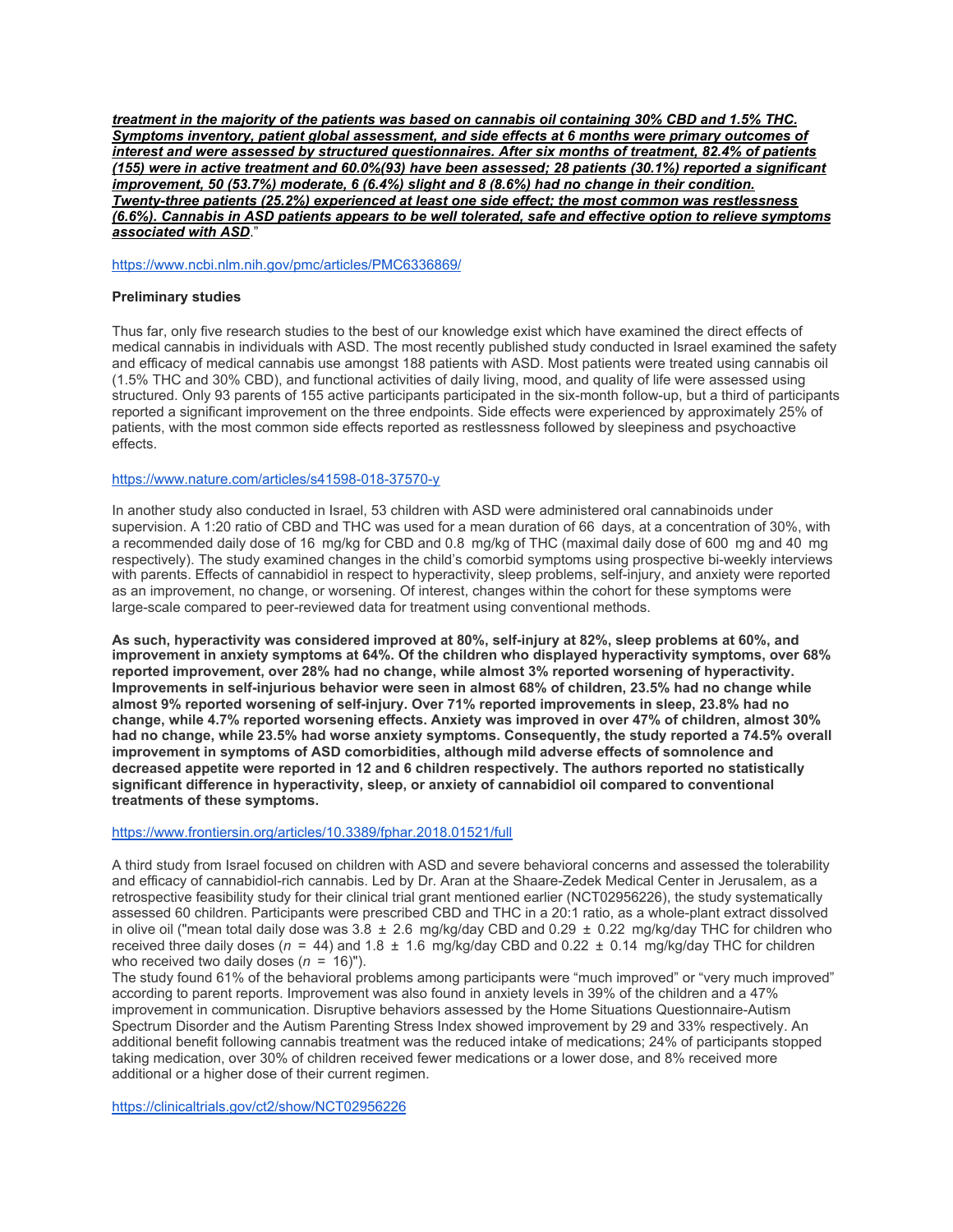A Chilean study published by Kuester examined the effects of cannabis extracts on symptoms of ASD among a small sample of 20 children and one adult with ASD. Participants were monitored after taking sublingual whole-plant cannabis extracts for at least 3 months. Almost 72% of the participants used a balanced THC to CBD extract, 19% used a high-CBD option, and almost 10% used high-THC extracts. Details on the administered dosage were not found in the published study or elsewhere; outcomes were assessed using the Clinical Global Impression of Improvement and Autism Parenting Stress Index.

Based on these assessments, 66.7% of the participants showed significant improvement in at least one core ASD symptom like repetitive behaviors, language, and social communication. Some improvement was reported by most participants including accepting food, sensory difficulties, seizures, and/or sleep disorders. Despite these reported benefits, three patients reported adverse symptoms: increased agitation  $(n = 2)$  and irritability  $(n = 1)$ . These conditions were resolved with changes to the cannabis strain.

#### [https://www.jns-journal.com/article/S0022-510X\(17\)33120-9/fulltext](https://www.jns-journal.com/article/S0022-510X(17)33120-9/fulltext)

The earliest study identified was of a 6-year old male child with ASD conducted in Austria utilizing Dronabinol (THC). The child received THC dissolved in sesame oil with an initial dosage in the morning constituting one drop (0.62 mg) which gradually increased over the 6 months to the maximum tolerated dose of two drops in the morning, one drop midday, and three drops in the evening (total dose of 3.62 mg). Significant improvements were noted in hyperactivity, irritability, vocal stereotypy and inappropriate speech symptoms, and stereotypic behavior based on assessments using the Aberrant Behavior Checklist at baseline and after six months of treatment. Hyperactivity dropped by 27 points, lethargy decreased by 25 points, irritability by 12 points, stereotypic behavior by 7 points, and inappropriate speech improved by 6 points.

[http://www.cannabis-med.org/iacm/data/pdf/en\\_2010\\_04\\_1.pdf](http://www.cannabis-med.org/iacm/data/pdf/en_2010_04_1.pdf)

### **Evidence from comorbid conditions**

Although the aforementioned studies illustrate the potential of cannabis to treat core symptoms of ASD, these studies are constrained in their scope of evidence given their small sample sizes, lack of control groups, and other reported limitations. As such, results from the clinical trials pending publication of results and completion, and additional large scale clinical trials specific to this population will help build evidence for the safety and efficacy of medical cannabinoids for ASD patients. Until this time, evidence for cannabis use in this population can be merely inferred from studies conducted for pathological conditions shared by other patient populations.

<https://www.sciencedirect.com/science/article/abs/pii/S0278584618304445?via%3Dihub>

# **Epilepsy**

An estimated 25% of children with treatment-resistant epilepsy (who also display other conditions such as mild to severe intellectual disability, sleep disturbances, mood disorders, and psychosis) are comorbid with ASD. Research on the medicinal use of cannabis for treating individuals with seizures and epilepsy have been extensive and as such, seizure disorders are listed as a qualifying condition in states which permit medical cannabis. Gaston and Friedman discuss the therapeutic mechanism of CBD in treating epilepsy, reporting that rather than targeting CB1R and CB2R, CBD's anticonvulsant properties target "TRPV1, voltage-gated potassium, and sodium channels, and GPR55, among others".

[https://www.epilepsybehavior.com/article/S1525-5050\(16\)30579-0/fulltext](https://www.epilepsybehavior.com/article/S1525-5050(16)30579-0/fulltext)

<https://linkinghub.elsevier.com/retrieve/pii/S1525505016304772>

<https://www.thieme-connect.de/products/ejournals/abstract/10.1055/s-0037-1598109>

An Australian survey conducted by Suraev reported that "15% of adults with epilepsy and 13% of parents/guardians of children with epilepsy were currently using, or had previously used, cannabis products to treat epilepsy. Of those with a history of cannabis product use, 90% of adults and 71% of parents reported success in reducing seizure frequency after commencing cannabis products."

In an uncontrolled retrospective case study of 272 patients with epilepsy (such as Dravet Syndrome, Rett syndrome, and Lennox-Gastaut syndrome), participants consumed an effective total cannabinoids dose ranging from 0.05 to 9 mg/kg/day with effective serum levels of CBD ranging from 1.8 to 80 ng/ml. Of the participants, 28% of subjects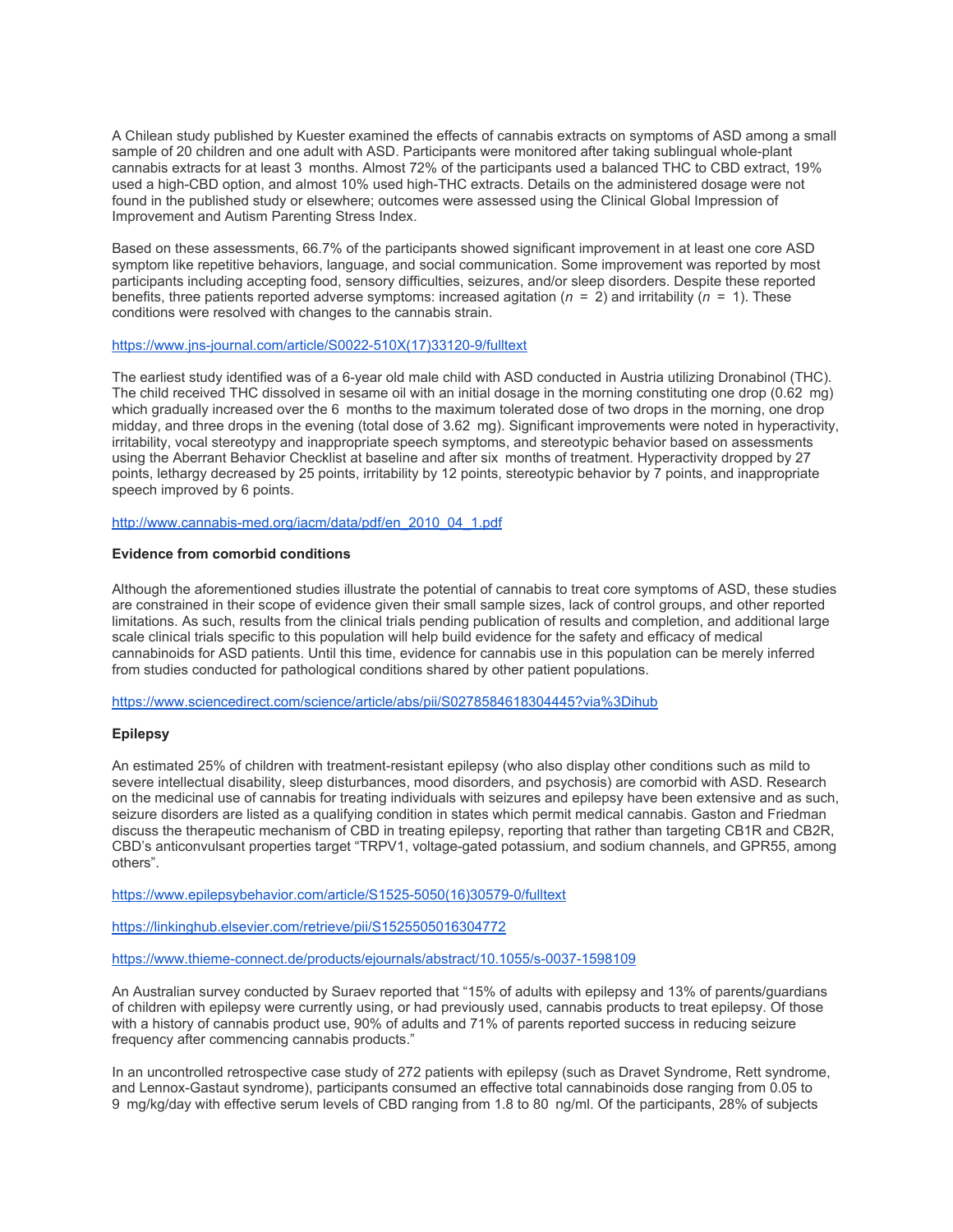experienced a 76–99% reduction in seizures, 10% experienced a full clinical response, while 14% of participants found no effect of artisanal cannabis preparations in reducing seizures. Also, increased alertness was reported as a desired side effect, while mild and infrequent side effects included decreased appetite, fatigue, and somnolence.

Substantial interest and willingness to participate in cannabinoid research has offered a long-awaited potential pharmacotherapy solution to treatment-resistant epilepsy and/or limiting the side effects as compared to other treatments.

[https://www.epilepsybehavior.com/article/S1525-5050\(17\)30073-2/fulltext](https://www.epilepsybehavior.com/article/S1525-5050(17)30073-2/fulltext)

The literature on cannabinoids and epilepsy, specifically for the treatment of intractable seizures in Dravet and Lennox-Gastaut syndromes and co-occurring autism-like behaviors is, as a result, comprehensive and has led to the recent approval of Epidiolex, oral cannabidiol.

[https://www.ejinme.com/article/S0953-6205\(18\)30004-9/fulltext](https://www.ejinme.com/article/S0953-6205(18)30004-9/fulltext)

### **Sleep disorders**

Problems with sleep are a common comorbidity in children and adolescents with ASD, with a prevalence estimated between 40 to 80%. Sleep disorders have a significant impact on these individuals, and affect daily life activities, the ability to interact socially, and have also been associated with increased parental stress.

[https://www.pediatricneurosciences.com/article.asp?issn=1817-1745;year=2015;volume=10;issue=4;spage=304;epa](https://www.pediatricneurosciences.com/article.asp?issn=1817-1745;year=2015;volume=10;issue=4;spage=304;epage=307;aulast=Devnani) [ge=307;aulast=Devnani](https://www.pediatricneurosciences.com/article.asp?issn=1817-1745;year=2015;volume=10;issue=4;spage=304;epage=307;aulast=Devnani)

## **Behavioral deficits**

An additional core phenotype of ASD is an impaired social functioning ability, including aggression and self-injurious behavior (incidence ranging between 35 and 60%), which can impair academic achievement, education outcomes, rates of employment, and income. **Unfortunately, standard treatments do not benefit approximately 40% of children with ASD and disruptive behavior, leaving caregivers distressed and increasing social isolation**. In a review undertaken by the National Academies of Sciences, Engineering, and Medicine, evidence assessed from systematic reviews and clinical studies indicates limited evidence for the link between cannabis use and social functioning.

<https://www.sciencedirect.com/science/article/abs/pii/S0278584618304445?via%3Dihub> [https://books.google.com/books?hl=en&lr=&id=FTW9DgAAQBAJ&oi=fnd&pg=PR1&ots=-jaVaUcesX&sig=NK14tttP\\_j](https://books.google.com/books?hl=en&lr=&id=FTW9DgAAQBAJ&oi=fnd&pg=PR1&ots=-jaVaUcesX&sig=NK14tttP_jowM5W_d2byfrYk5h8#v=onepage&q&f=false) [owM5W\\_d2byfrYk5h8#v=onepage&q&f=false](https://books.google.com/books?hl=en&lr=&id=FTW9DgAAQBAJ&oi=fnd&pg=PR1&ots=-jaVaUcesX&sig=NK14tttP_jowM5W_d2byfrYk5h8#v=onepage&q&f=false)

Anxiety and mood disorders are also commonly reported to affect those with ASD, and at least 40% are comorbid with anxiety which aggravates other symptoms. In a double-blind randomized study using healthy controls and patients with a social anxiety disorder (SAD) with no previous treatment experience, participants received a placebo or a single administration of CBD (600 mg) one and a half hours before a simulated public speaking test. Participants receiving a CBD dose were noted to have decreased "anxiety, cognitive impairment and discomfort in their speech performance as compared to the placebo group".

<https://www.nature.com/articles/npp20116>

Attention-deficit/hyperactivity disorder (ADHD) is also a commonly co-occurring diagnosis in ASD patients with an incidence of 41 to 78%.

# **Other supporting studies:**

*Medical Cannabis in Autistic Children*

<https://howard-autism.org/wp-content/uploads/2020/05/Medical-Cannabis-in-Children.pdf>

*Endocannabinoids in nervous system health and disease: the big picture in a nutshell*

<https://www.ncbi.nlm.nih.gov/pmc/articles/PMC3481537/>

*The Endocannabinoid System and Autism Spectrum Disorders*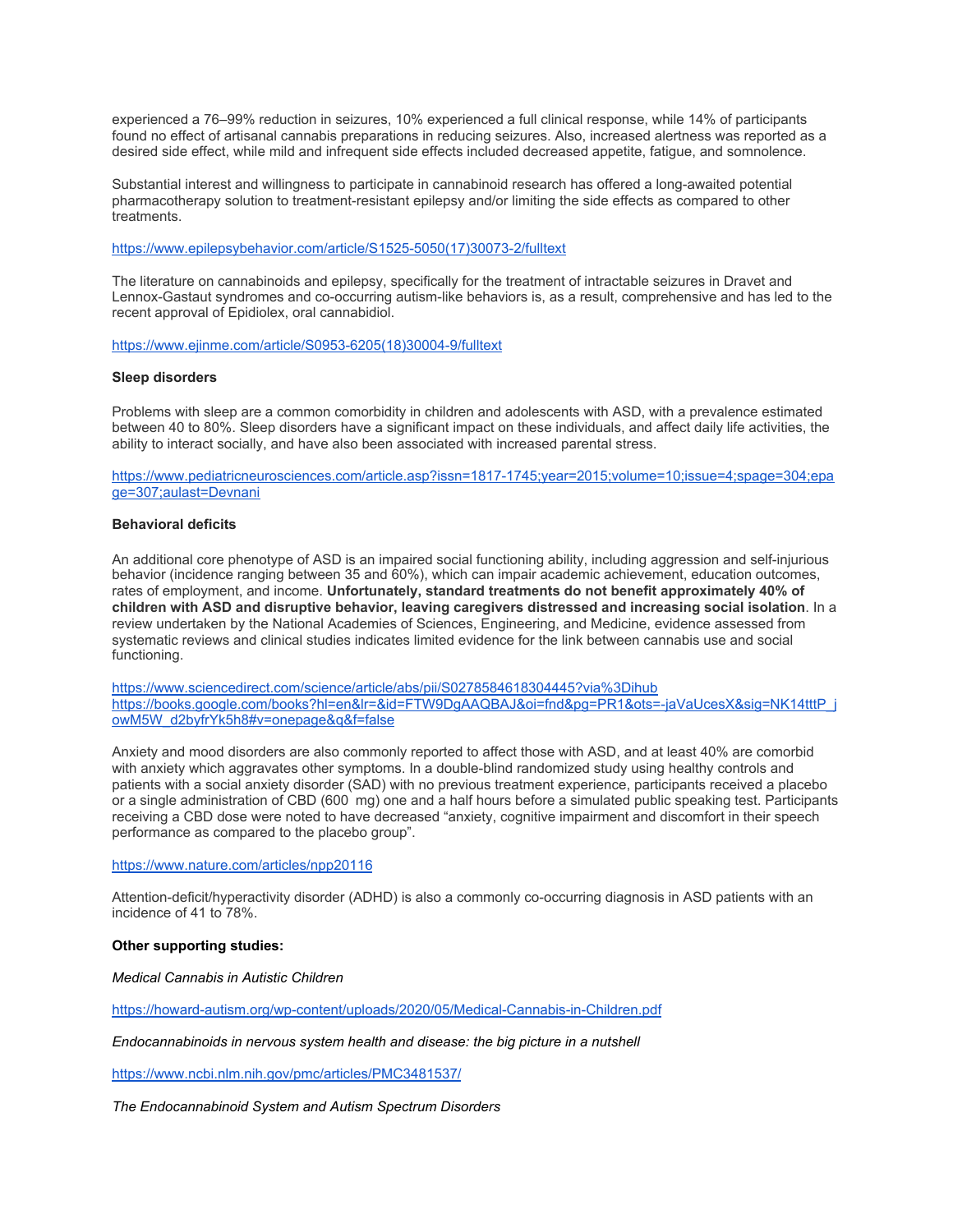<https://www.ncbi.nlm.nih.gov/pmc/articles/PMC5618565/>

*Endocannabinoid Signal Dysregulation in Autism Spectrum Disorders: A Correlation Link between Inflammatory State and Neuro-Immune Alterations*

<https://www.mdpi.com/1422-0067/18/7/1425>

*Endocannabinoid Signaling in the Control of Social Behavior*

<https://www.sciencedirect.com/science/article/abs/pii/S0166223617300772>

*Cannabidiol Based Medical Cannabis in Children with Autism- a Retrospective Feasibility Study*

[https://n.neurology.org/content/90/15\\_Supplement/P3.318.abstract](https://n.neurology.org/content/90/15_Supplement/P3.318.abstract)

There is strong and substantial scientific evidence that supports the use of medical cannabis as a safe, viable treatment for Autism Spectrum Disorder. Several Ohio physicians and scientists agree and have provided expert testimony on the matter.

[https://www.med.ohio.gov/Portals/0/For%20The%20Public/Combined%20Subject%20Matter%20Expert%20Reports.](https://www.med.ohio.gov/Portals/0/For%20The%20Public/Combined%20Subject%20Matter%20Expert%20Reports.pdf) [pdf](https://www.med.ohio.gov/Portals/0/For%20The%20Public/Combined%20Subject%20Matter%20Expert%20Reports.pdf)

#### **Legal States**

Moreover, a bevy of states, including Colorado, Delaware, Georgia, Iowa, Illinois, Louisiana, Maine, Michigan, Minnesota, Mississippi, Missouri, North Dakota, Nevada, New Mexico, Pennsylvania, Rhode Island, Utah, Texas, and the territory of Puerto Rico all permit autism as a qualifying condition for MMJ programs, pediatric patients included.

Furthermore, states such as California, Florida, Oklahoma, Oregon, Maryland, Massachusetts, Virginia, and Washington all also recognize autism as a debilitating condition, allowing doctors to recommend medical cannabis.

A vote against adding this condition would restrict patients in severe need from even discussing this option with their doctor.

Of the existing qualifying conditions in Ohio, many of them are comorbidly implicated within Autism.

Including conditions such as PTSD, Tourettes, Seizures/Epilepsy, Chronic pain, TBI, Encephalopathy, IBS, Ulcerative Colitis, Chrons Disease, and other neurological conditions like Parkinson's and Alzheimer's.

Now, if autism is one condition entailing 10 out of the 22 qualifying conditions that are ALREADY approved for medical marijuana in Ohio, why is autism spectrum disorder NOT already a qualifying condition?

Pediatric cannabis is already approved in Ohio for a litany of conditions like **TOURETTES**, **SEIZURES**, AND **PTSD**.

Why are our kids the exception and subjected to such hesitation when our kids suffer from these conditions BECAUSE OF AUTISM?

# **Conventional Medicine**

There are no pharmaceutical medications that can safely and effectively treat the core symptoms of autism. Antipsychotics, risperidone (Risperidone) and aripiprazole (Abilify) are the only two medications that are FDA approved to treat irritability in ASD, often ineffectively.

<https://www.ncbi.nlm.nih.gov/pmc/articles/PMC4450669/>

In addition to developmental disability, many with ASD live with conditions and symptoms including intellectual disability, self-injurious behaviors, aggression, pain, SPD, apraxia, dyspraxia, epilepsy/seizures, mood/sleeping disorders, gastrointestinal/feeding disorders, inflammation, oxidative stress, and immune dysfunctions.

Therefore, individuals with ASD are often prescribed a variety of antidepressants, anxiolytics, antipsychotics, benzodiazepines as well as stimulants in off-label, untested combinations to treat symptoms.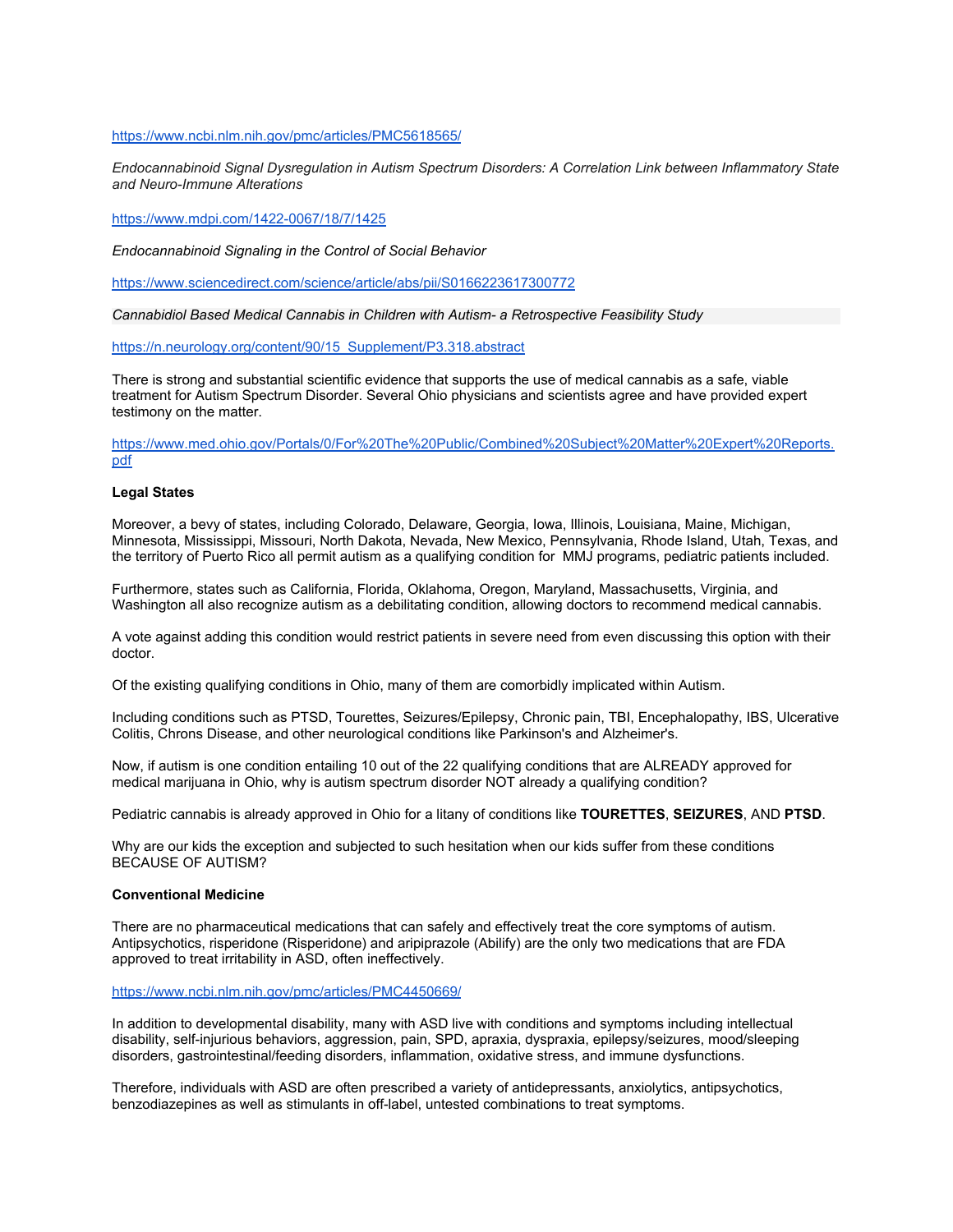# <https://www.scientificamerican.com/article/autisms-drug-problem/>

These drugs have serious and fatal side effects and when given in combination, the risk of harm increases significantly. This means that their life expectancy decreases even **FURTHER** when exposed to these medications.

The three main killers of those diagnosed again, include seizures, suicide, and heart-related issues. All three of which are side effects of the FDA-approved medications including, suicidal thoughts, seizures, and heart complications such as arrhythmias, heart failure, and sudden death are ALL side effects listed.

# Risperdal:

[https://www.accessdata.fda.gov/drugsatfda\\_docs/label/2009/020272s056,020588s044,021346s033,021444s03lbl.pdf](https://www.accessdata.fda.gov/drugsatfda_docs/label/2009/020272s056,020588s044,021346s033,021444s03lbl.pdf)

Abilify:

[https://www.accessdata.fda.gov/drugsatfda\\_docs/label/2013/021436s037,021713s029,021729s021,021866s022lbl.p](https://www.accessdata.fda.gov/drugsatfda_docs/label/2013/021436s037,021713s029,021729s021,021866s022lbl.pdf) [df](https://www.accessdata.fda.gov/drugsatfda_docs/label/2013/021436s037,021713s029,021729s021,021866s022lbl.pdf)

These are the ONLY two medications that are FDA approved to treat ASD, often ineffectively.

A much longer document would be needed to include the litany of side effects associated with the variety of additional antidepressants, anxiolytics, antipsychotics, benzodiazepines as well as stimulants in off-label, untested combinations to treat symptoms that our kids are exposed to.

#### Brain shrinkage

<https://www.sciencedirect.com/science/article/abs/pii/S0920996407001028> [https://www.nature.com/articles/1300710?fbclid=IwAR0AWeNtUemadUA-vCzIXQvJjnW33D-7v-6fUSjQ4c0o3nXeehN](https://www.nature.com/articles/1300710?fbclid=IwAR0AWeNtUemadUA-vCzIXQvJjnW33D-7v-6fUSjQ4c0o3nXeehNwwXJE7LU#Sec11) [wwXJE7LU#Sec11](https://www.nature.com/articles/1300710?fbclid=IwAR0AWeNtUemadUA-vCzIXQvJjnW33D-7v-6fUSjQ4c0o3nXeehNwwXJE7LU#Sec11)

Benzos have been scientifically proven to have the same chemically addictive neurological response as opioids with an estimated 12,000 deaths from 1999-2017 occurring at the hands of Benzos alone. My son was prescribed Benzodiazepines (Klonopin), along with various other very dangerous and harmful medications as young as five years old that ultimately worsened his condition.

[https://en.wikipedia.org/wiki/United\\_States\\_drug\\_overdose\\_death\\_rates\\_and\\_totals\\_over\\_time](https://en.wikipedia.org/wiki/United_States_drug_overdose_death_rates_and_totals_over_time)

<https://www.theatlantic.com/health/archive/2017/03/autism-and-addiction/518289/>

We are unknowingly breeding a new generation of addicts in medically fragile children like my son, who has NO idea what addiction even is or how dangerous.

Cannabis medication in comparison is vastly safer, with fewer side effects and far less addictive.

Of the existing qualifying conditions in Ohio, many of them are comorbidly implicated within Autism. Including conditions such as PTSD, Tourettes, Seizures/Epilepsy, Chronic pain, TBI (Traumatic Brain Injury), Encephalopathy, IBS, Ulcerative Colitis, and Crohn's Disease.

It can be seen that Autism is one condition that comorbidly encompasses many of Ohio's existing qualifying conditions already approved for the OMMCP.

So my question is this, why is autism spectrum disorder NOT already a qualifying condition? Pediatric cannabis usage is already approved in Ohio, yet our kids are the exception and subjected to such hesitation when our kids also suffer from these conditions comorbidly.